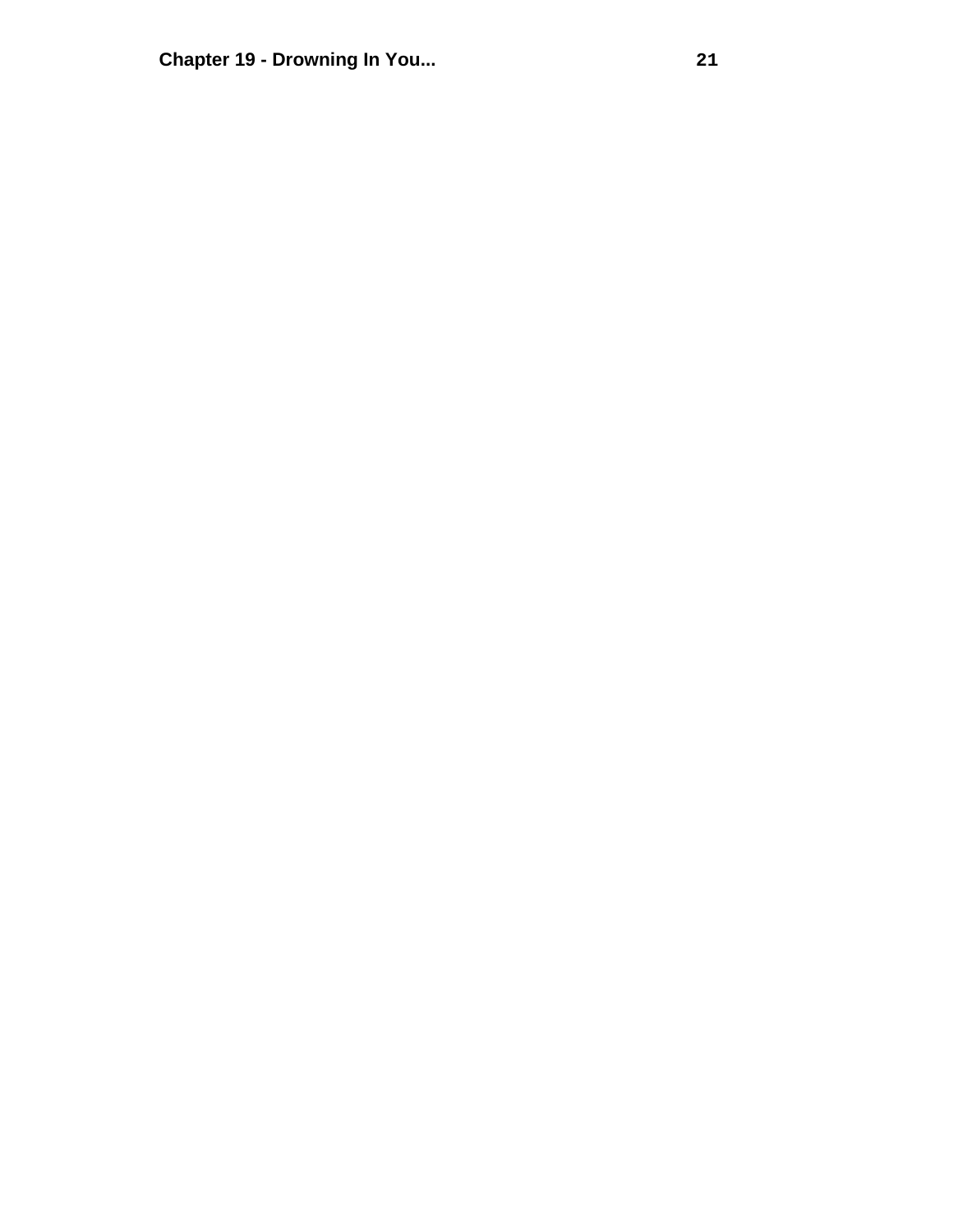## **1 - The Familiar Stranger**

<span id="page-2-0"></span>Robin crouched with her belly brushing the ground akwardly as she creapt up on her brothers Dusty and Tomy. She squealed in delight as she came crashing down on Dusty's head. The no longer sleeping ginger tom spat angrily as he picked himself up out of the dirt.

"What did you do that for?" demanded Dusty.

"Fun! Why else would I jump on you?" giggled Robin licking her paw.

"I don't know to get on my nerves!"

"Hey hey no fighting you two," mewed their mother Meena.

"Sorry mom..." sighed Robin.

Suddenly Dusty noticed something out beyond their fence and in the woods. Only it wasn't a thing, it was a cat! He whispered to Robin who quickly agreed to go with him to check it out and away they went. The forest was much larger up close than either of them had ever imagined.

"Earth to Dusty!" hissed Robin breaking her brothers trance, "Aren't we looking for somecat?"

"That would be me," mewed a grayish white tom approaching the two young cats.

"Who- Who're you?" stuttered Dusty defensively fluffing out his fur and standing in front of Robin.

"Why you don't remember me? I'm Bandit! I'm a friend of your mother's," the tom meowed sitting down.

Now that he mentioned it he did seem rather familiar. But then again he sure wasn't a friend of Meena's... Who was this strange tomcat? And how did he Dusty and Robin?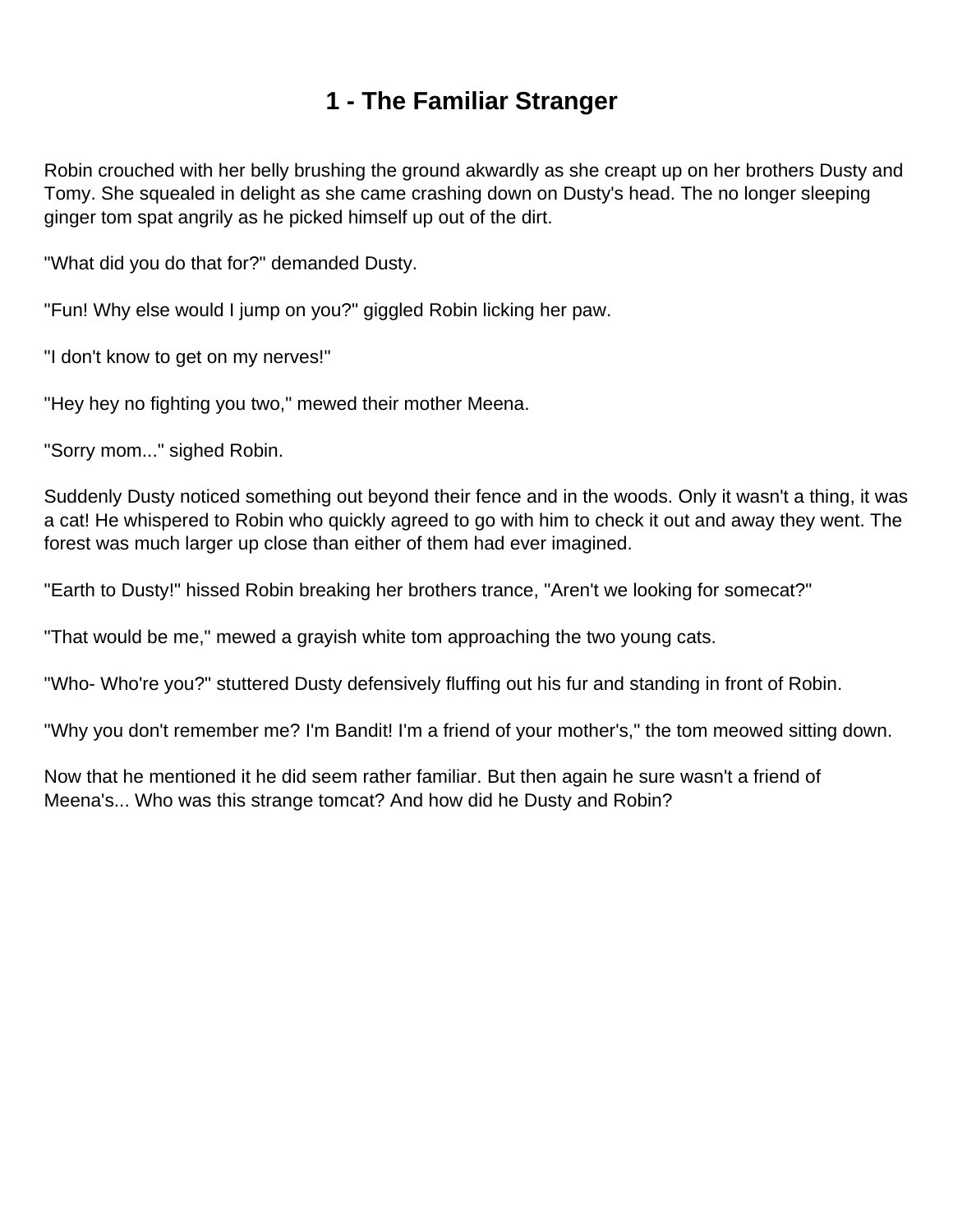## **2 - Was It All A Lie?**

<span id="page-3-0"></span>Dusty looked at Robin and then at Bandit, "What do you mean?"

"I am a rogue who lives in BloodClan... my leader Flare is your real mother," muttered Bandit carefully. He seemed so nervous.

"What!!!" hissed Robin her fur bristling.

"Wow your really are just like your father..."

"My father?" she asked curiously.

"His name is Phantomflight, he had a short temper as well."

Dusty glanced back towards his twolegs' nest. Was everything this cat said true? Could his entire kithood have been a lie? All he knew for sure is that he and his sister had to meet this 'Flare', "Please Bandit... take us to meet her!"

Robin looked shocked at her brothers decision. She was always the more cautious one when it came to difficult choices. She watched as Bandit nodded and beckoned with his tail for them to follow. As they padded on Robin pressed against Dusty as she caught a glance of a white cat following them. Her brother obviously didn't see it or he gave it no second thought... Suddenly as soon as he'd appeared the strange cat was gone. Was it a ghost? No... It couldn't be.

"Hey sis!" mewed Dusty, "Do you really believe this cat?"

"Well Dusty... I know it sounds silly but yeah, yeah I do..." her aqua colored eyes were completely serious compared to how they were just a short while ago.

Dusty now had know doubts, Bandit must be telling the truth. He had to find out more about his parents and this 'BloodClan'...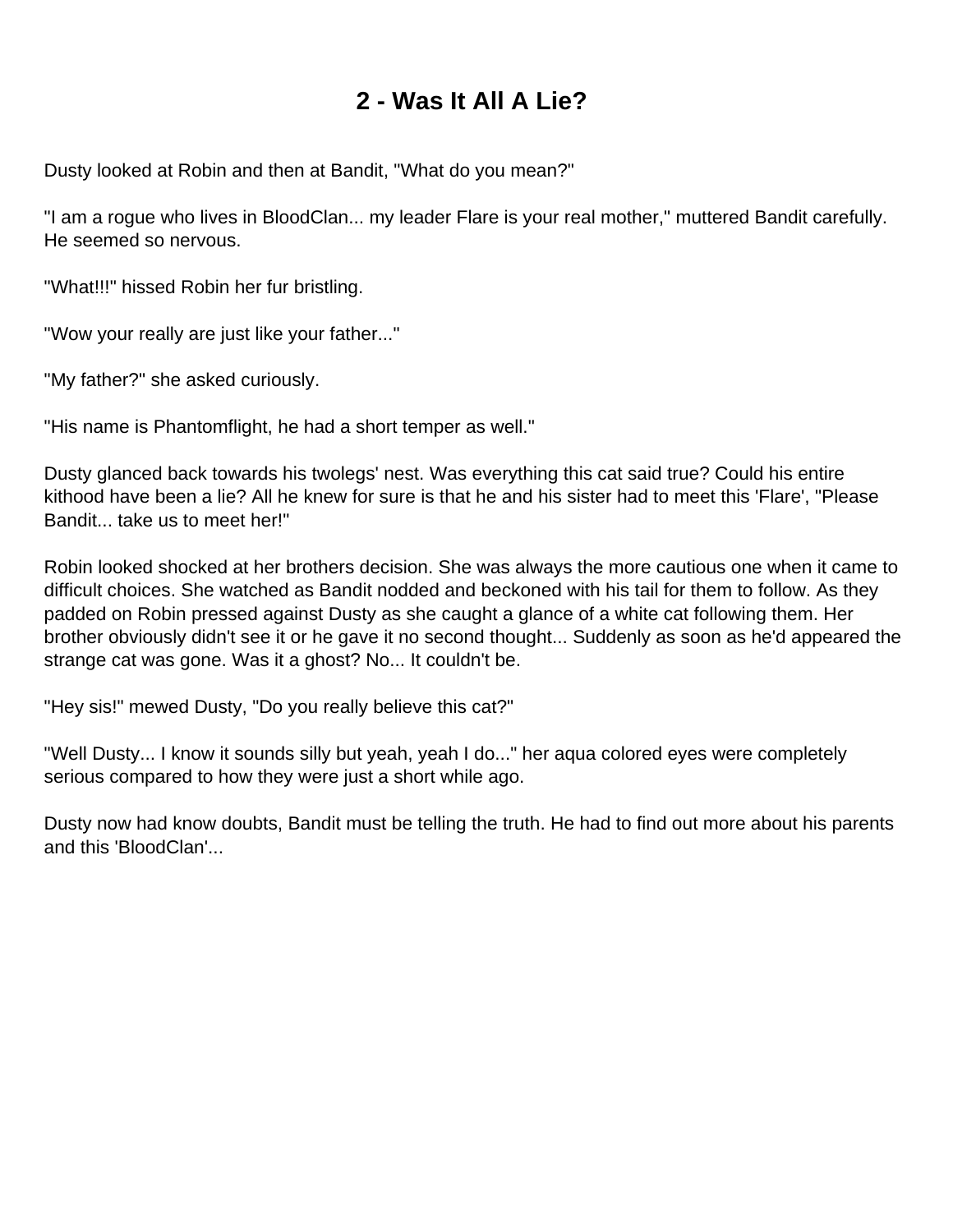## **3 - Neon Dust**

<span id="page-4-0"></span>Flare lay in anticipation for what lay ahead. Tommorow would be the day Bandit brought her kits home. Dusty and Robin... she missed them dearly. But there was only one cat that her heart constantly called for but she knew he could never come home. Phantom was dead and there was nothing she could do about it...

Suddenly Flare's daydream was cast aside as Joel came bounding into her sleeping place. He looked rather frantic but she kept her cool as she spoke to him, "Yes? Is there something I may help you with?"

"Um... yes Flare. One of Firestar's daughters just had a recent litter! As far as Kioni and I could see there are two kits. Both are male. I believe their names are Neonkit and Dustkit," meowed Joel his fur standing on end.

"Really? Hmm... thats interesting. Dustkit you say?"

Joel nodded.

"ThunderClan must be feeling rather triumphant over their last encounter with us to go off and name that kit Dustkit when I named my son Dusty. We mustn't let this get to us so for the moment advise the others to lay low okay?"

Joel nodded once again then stalked off. As she watched him go Flare thought about how lucky Joel was to be able to go on patrols with his mate. Claw had told her to move on but as far as she was concerned her brother is a mousebrain. She would never take another mate not even if the fate of the whole world were at stake.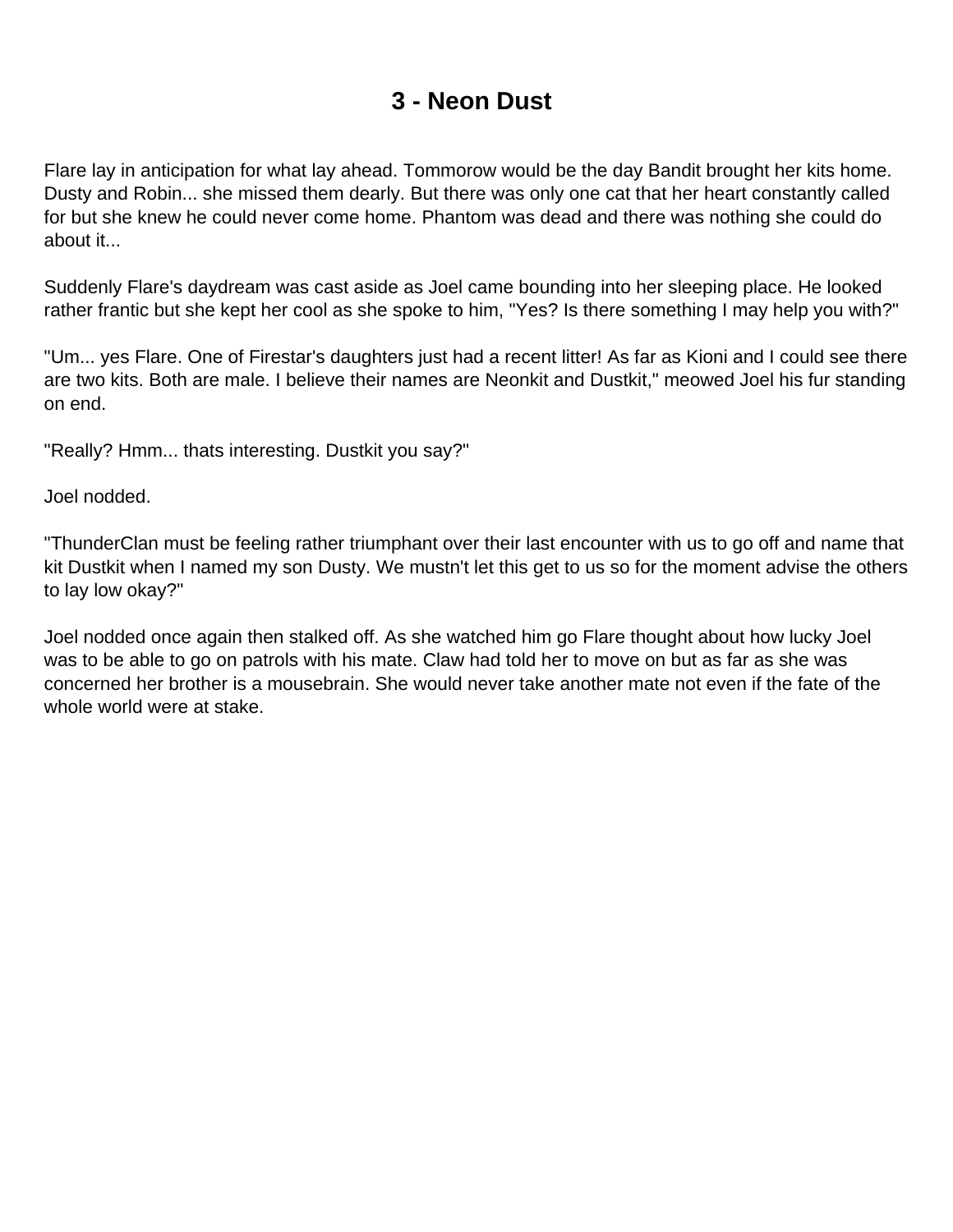### **4 - Reunion**

<span id="page-5-0"></span>Flare's heart swelled with pride as she watched Bandit lead her kits into the barn. Dusty's cautious green eyes and Robin's beautiful white pelt reminded her so much of Phantomflight. Both of them seemed rather dazed and she wondered if she should have fetched them sooner rather than waiting till now when they were "apprentice" age but that quickly changed as she noticed a young she-cat named Danger approached Dusty and welcomed him warmly. The look on Robin's face made Flare laugh it said "Stay away from my little brother!"

Danger brushed her off walked up past Dusty whispering in his ear, "Don't worry I'll make sure the others here are nice to you."

Robin pushed past her and toward Flare and meowed, "So you must our mother?"

Flare nodded and smiled, "Yes that is correct. Thank you for coming today."

"Of course, we would never pass up a chance to meet our real mother. Although we also wanted some answers on our father Phantom... flight I think it was?"

Dusty sensed Flare's heartbreak as Robin spoke, something really bad must have happened to Phantomflight... could that be the reason they had been given to Meena as young kits? Or it could just be that Flare didn't want them growing up here, in this barn that was filled with scrawny, battle scarred cats who all looked ready to tear each other limb from limb.

"So Dusty, Robin how would you two like to live here? With BloodClan?" mewed Flare hopefully.

Robin glanced at her brother who nodded rather energetically, she guessed he wanted to help these cats, after all that was how he is always wanting to help those less fortunate than himself, "Flare! We accept!!"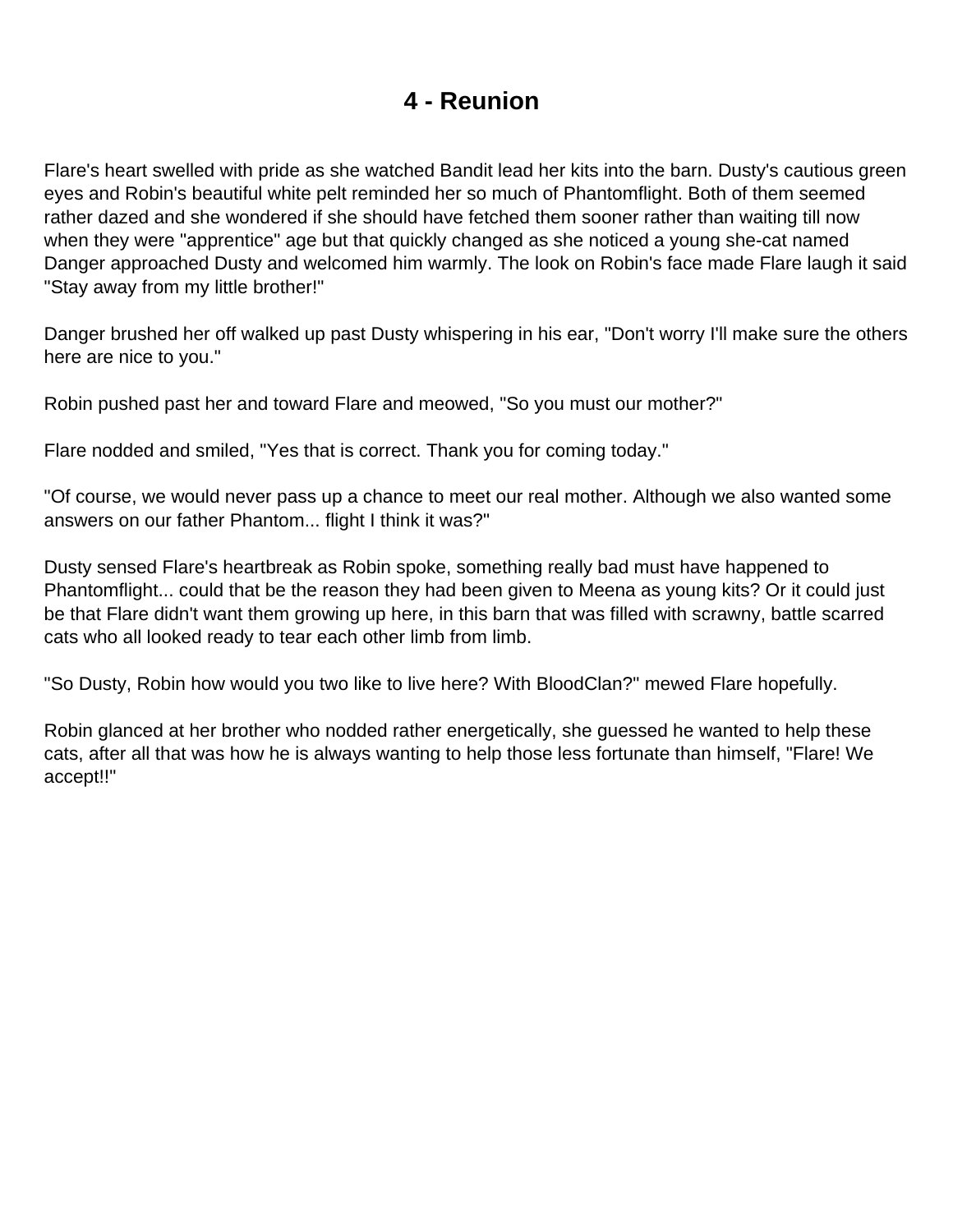## **5 - Change Of Heart**

<span id="page-6-0"></span>A few moons later...

Dusty and Robin are now full fledged warriors of BloodClan but Dusty's collar had far more trophy teeth than Robin's which only had one. The now full grown ginger tom was skilled in combat and lacked the "stop and think" state of mind that his sister had.

Flare had trained her kits well but Robin was beginning to question her life in BloodClan. She felt rather out of place and sometimes she thought of herself as downright useless. She didn't even have any friends in BloodClan like Dusty had...

"Hey sis," mewed Dusty as he stalked over to Robin proudly displaying a new scar on his shoulder blade, "What do you make of that? Pretty cool huh?"

Robin smiled and nodded, "Oh yes Dusty its very cool, I bet Danger loves it..."

"Oh yes she... wait a minute... hey!!!" his mew turned defensive suddenly.

"Say Dust... I've been thinking. I'm going to leave BloodClan and find a new home somewhere else."

"What are you talking about? Don't be silly sis! You belong here beside me and mom and the others too!"

Robin sighed and flicked him in the nose with her tail, "Farewell Dusty my beloved brother. I will miss you."

Dusty had to clamp his mouth shut to stop from wailing as his sister padded away. How could she just throw her life away? He followed her with his eyes till she had completely left the barn and then turned to go back to his nest and get some sleep.

Robin kept on walking till she came to the border that led towards ThunderClan territory. She had been told that Firestar killed Phantomflight but she had forgiven him. Phantomflight had lost sight of what really mattered and perhaps it was best that he'd been killed. She pushed these thoughts away as a patrol walked by.

"You there what do you want?" asked a cream colored warrior his pelt fluffing out.

"Hush Berrynose, I am the deputy therefore let me handle this. Please state your business," meowed a broad shouldered tabby tom.

"My name is Robin and I wish to join ThunderClan!"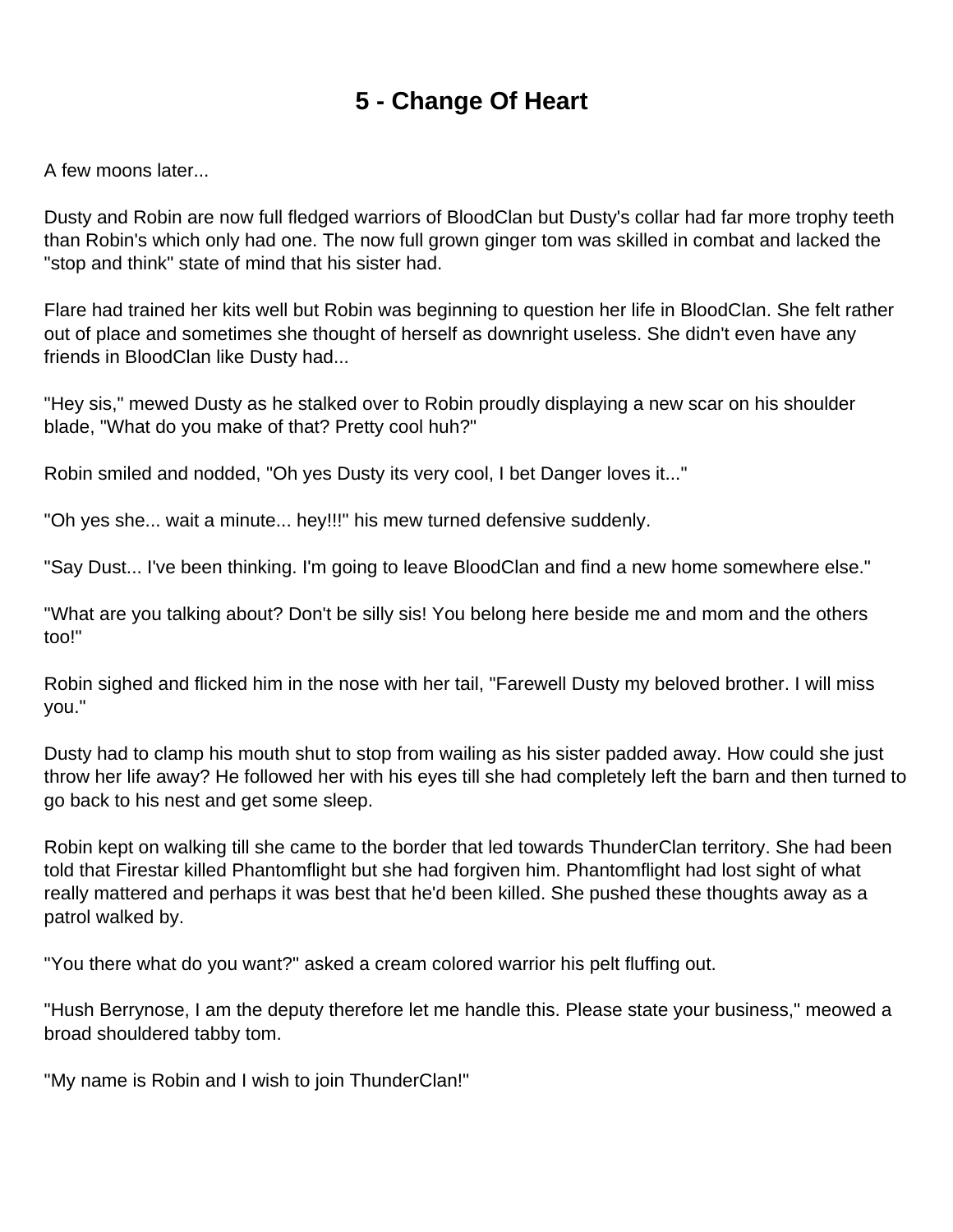## **6 - Firestar's Blessing**

<span id="page-7-0"></span>After telling Brambleclaw and the others that she wanted to join ThunderClan Robin was quickly taken into the heart of ThunderClan's camp. Obviously they took in strays on a regular basis from the look of it...

"I see we have a visitor," meowed a large ginger tom who Robin guessed was Firestar.

"Yes this is Robin and she wishes to become a ThunderClan warrior," explained Brambleclaw using his tail to point at her.

"I've got full combat experience," she mewed.

"Oh yes I do believe that Flare's daughter would get good training. So Robin... why do you wish to join ThunderClan rather than stay in BloodClan where you were raised?" asked Firestar curiosly.

"Well Firestar, I do not feel that I belong there like Dusty does. My entire life I've had to struggle my way to the top while he basically slept his way there. I think my skills will be more useful here where killing is not a neccessity..."

"Of course you have my full permission to join ThunderClan. Come I will start your ceremony!"

Robin watched with interest as Firestar's voice rang throughout the clearing, "Let all cats old enough to catch their own prey gather below the highledge for a clan meeting. This is Robin and she wishes to join ThunderClan. I call upon StarClan to commend her to you as a warrior in her turn. Robin from this day forth you shall be known as Robinstream. ThunderClan welcomes you!"

Robinstream smiled proudly as all the other cats began cheering her name. There was one in particular though that seemed to be cheering loudest and that was a ginger tom by the name Foxwhisper. Apparently he was the son of Ferncloud and Dustpelt. Then she felt as though someone's gaze were burning through her pelt. When she turned around she saw Cinderbrush eyeing her enviously for some reason she herself couldn't place. Oh well at least she felt like she belonged here in this clan.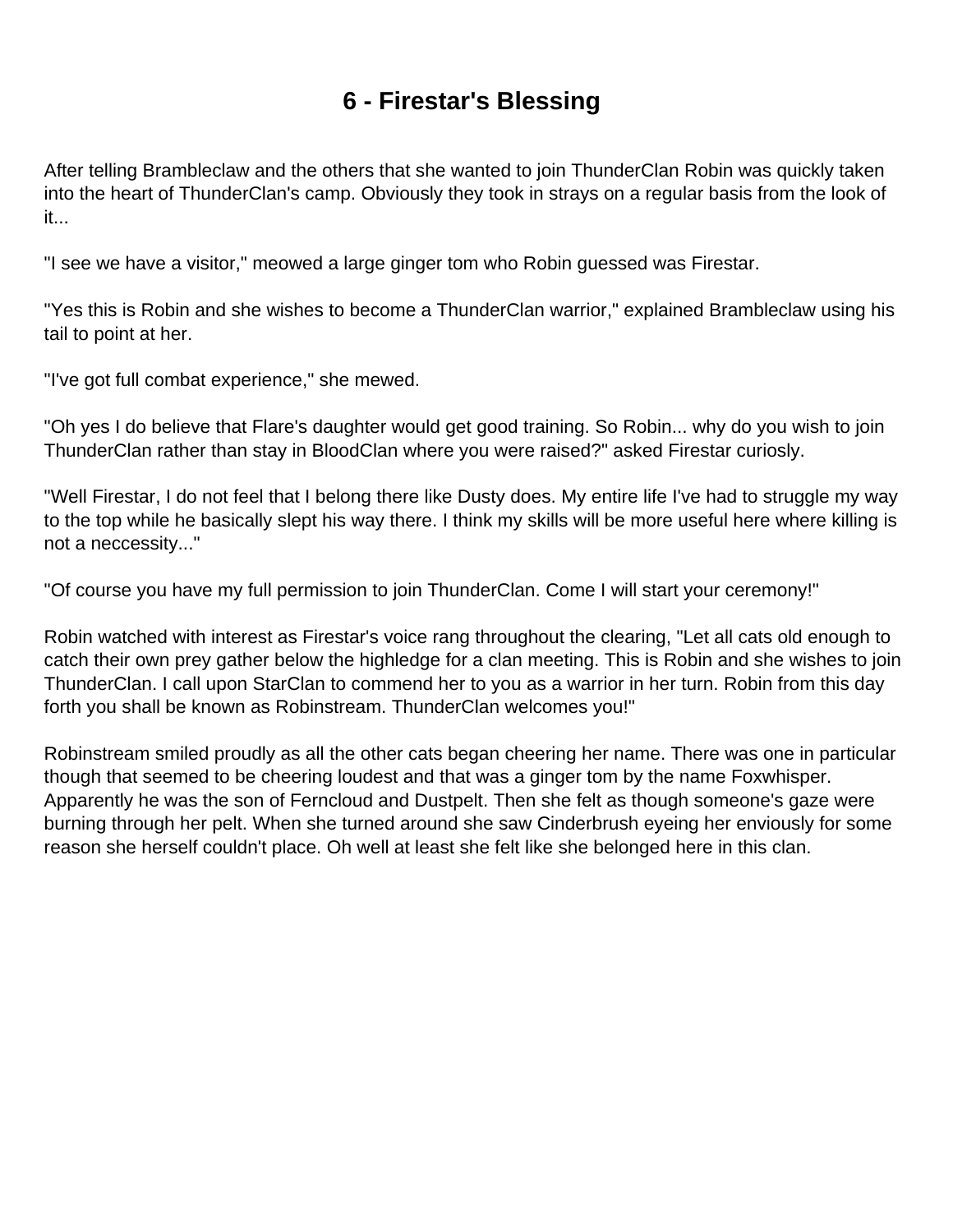## **7 - Back At Home**

<span id="page-8-0"></span>"What?! What do you mean she left?" hissed Flare with her fur spiking out.

"She left BloodClan because she said she didn't belong here," mewed Dusty.

"Robin... How could you do this to me? Let alone father... Oh Phantomflight, I'm so sorry I've failed you!"

Dusty's heart ached to see his mother so hurt. He could feel Danger's pelt pressing against his as Flare's stormed off.

"Do you think she'll be all right?" asked Danger with concern showing in her oddly colored eyes.

"Who Robin or my mother?"

"Both..."

"Robin will be fine, she's strong and can take care of herself. As for mom well I hope she doesn't do anything rash..."

Then out of nowhere a group of apprentices bounded up to Danger and whispered something in her ear. dusty recognized them as Frostbite, Ember, and Spark. When they'd finished speaking to Danger she padded over to where he was sitting and said,"They say Robin has officially joined ThunderClan!"

"Really?" said Dusty turning his head curiosly.

"Yeah her warrior name is Robinstream and she was seen patrolling there border this morning along with Squirrelflight's sons Dustfang and Neonbeam as well as a cat named Foxwhisper..."

"Well isn't this an interesting development. Please Danger keep me informed..."

The pretty she-cat nodded, gazed at him admireingly and then padded away.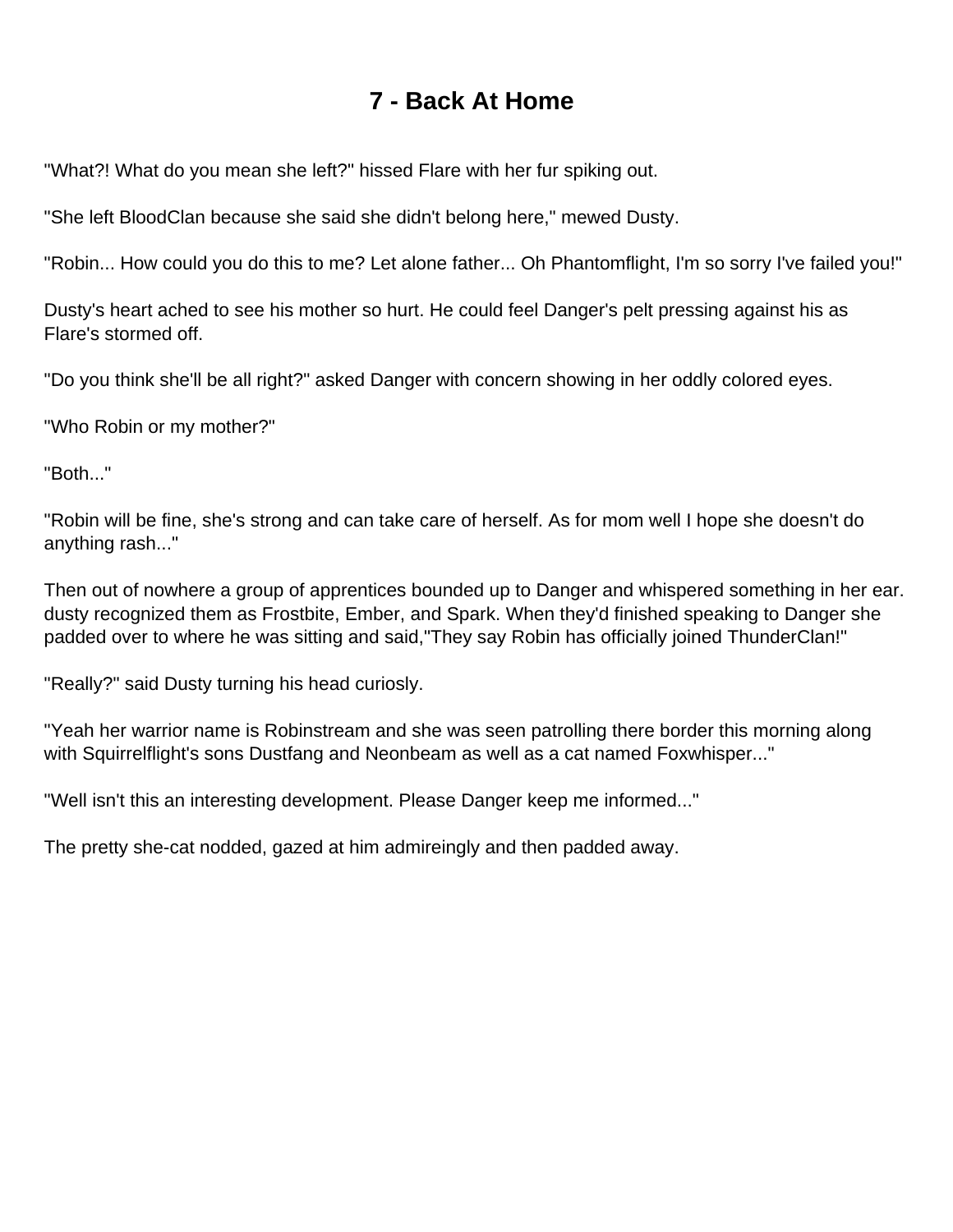## **8 - We Meet Again**

<span id="page-9-0"></span>Robinstream crept silently along the border of ThunderClan territory with Foxwhisper at her side. The young tomcat sure was loyal to her despite the fact that she had told him she just wanted to be friends. As they reached the trail that led into BloodClan territory they were greeted by a low growling that seemed to be coming from the shadows.

Foxwhisper puffed out his fur to make himself look threatening but it was no use whatever it was was coming straight at them. The brownish ginger tom squeaked like a kit in fright as their "stalker" exited from its hiding place.

Robinstream was shaocked to see that is was none other than Dusty's snooty mate Danger. The gray and white she-cat looked rather angry but her claws remained sheathed and knowing how testy Danger was that was always a good sign.

"So I see we meet again Robin..." hissed Danger.

"Oh yes I knew we would, and its Robinstream now!" retorted the white she-cat her fur bristling.

Then Danger cast her glance on Foxwhisper, "Is this overgrown kit your mate? Wow you really got the bottom of the barrel huh? No wonder ThunderClan lives within the warrior code, their took meak and defenseless to do anything else!"

"So why don't you tell me what you want with us? We've done nothing to start a fight with Flare."

"Not with Flare, but with me... Your betrayal has caused Dusty to doubt whether or not he should stay with BloodClan or return home to live with Meena, Tarnish, and Tomy!"

Robinstream looked at her paws afriad to respond, was her brother really considering that? He had his entire future in BloodClan while her destiny lie with ThunderClan. Perhaps he didn't understand now but someday he would! As she turned to head back to her camp Robinstream hissed one last time at that bad tempered furball that was Danger. This hiss was responded to with nothing but a glare but that single glare told Robinstream that her brother truely needed her help. Tommorow she would venture to the barn and talk to him but for now all she and Foxwhisper could do is go home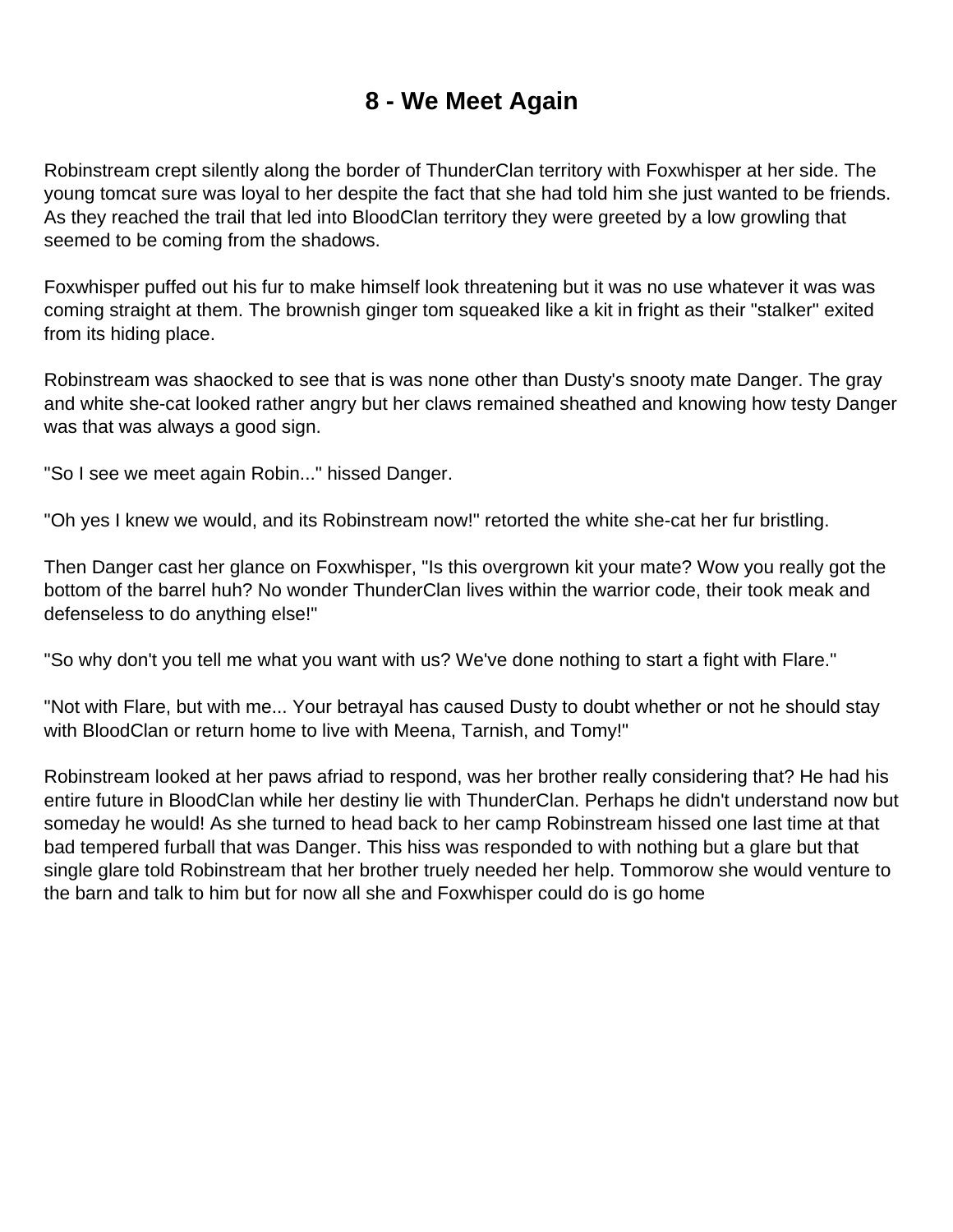## **9 - Living Dream**

<span id="page-10-0"></span>Dusty twitched his tail angrily, why did Flare insist on remaining stationary while ThunderClan had Robin with them? He had to get her back! She was his lifeline without her he was lost. Perhaps that was the bond between a brother and sister?

Danger lay beside him her gray and white pelt rising and falling with each breath she drew. The pretty she-cat was the only one he could count on now as he knew she would do anything he specified. The two of them had spent countless days keeping an eye on Firestar's ranks ever since Robin had joined ThunderClan but nothing seemed different and Dusty began to wonder if Robin still cared about him.

Dusty lifted his head as Bandit and his sister Hail came bounding through the camp with BloodClan's newest recruit Frozenheart at their side. Bandit lookd worried (as usual), Hail looked interested, and Frozenheart seemed completely unphased. The battle scarred blue she-cat's cold eyes met Dusty's as Bandit explained that she'd scented a tresspasser near the border. Those eyes made Dusty shiver as he listened intently.

"From what I could tell it was male, possibly a kittypet because he had that pampered scent to him... I don't think its a threat to us but I think you and Flare should go check it out..." her voice was as bone chilling as her eyes.

Dusty nodded and took off towards Flare's den. The spiky ginger she-cat lifted her head with excitement, "What is it Dusty? Is it Robin? Has she come home?"

Flare sighed when her son shook his head, "No but Frozenheart suggested you and I go check out an intruder at the border..."

"Alright I'm coming," she meowed unenthuisiastically.

As Dusty and his mother padded toward where the cat had been scented he heard something in the bushes behind them. Flare's fur stood straight on end as she hissed at the sound. Dusty flexed his claws and braced himself for attack.

"Oh and here I thought you would be happy to see me..." mewed a voice from the bushes.

Dusty's ears rang as Flare's overjoyed screech split the air, "Phantomflight! Your alive!!!!!!!!!!"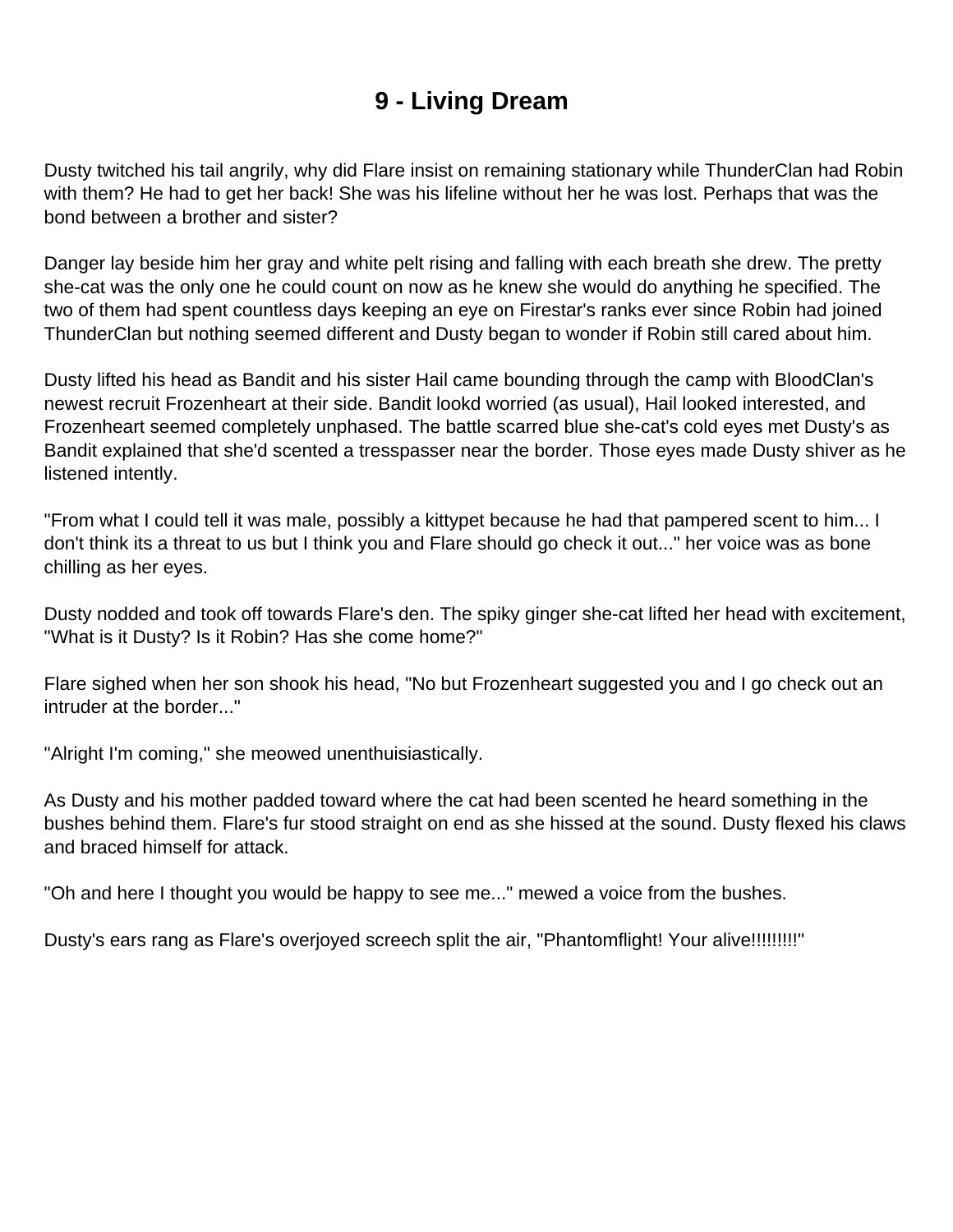#### **10 - Whole Again**

<span id="page-11-0"></span>"Of course I'm alive my dear," mewed Phantomflight purring and nuzzling her.

"But but I saw you dead!" sighed Flare.

"No I was merely injured but a twoleg took me in and helped me, I guess there not all bad huh?" The smile on his face was warm and loving.

"You seem different than you were before... I like it."

"Different? Me? Yes I am different the twolegs kindness melted the ice in my heart and showed me that enemies may be forgiven..." his gaze turned toward Dusty, "So is this my replacement?"

"No Phantomflight," murmered Dusty, "I'm your son."

The white tom looked confused but then he smiled, "Of course. I should of known!"

Flare purred and took a step toward her mate, "Phantomflight... I'm glad your back. Now I can be a whole cat again!"

Dusty's heart swelled with joy as he watched them. Aside from a few extra scars Phantomflight was the exact cat he'd imagined in the stories. A strong willed, small but feirce, goofy tomcat. Now there was only one issue standing between Dusty and his complete happiness. He must get Robin back!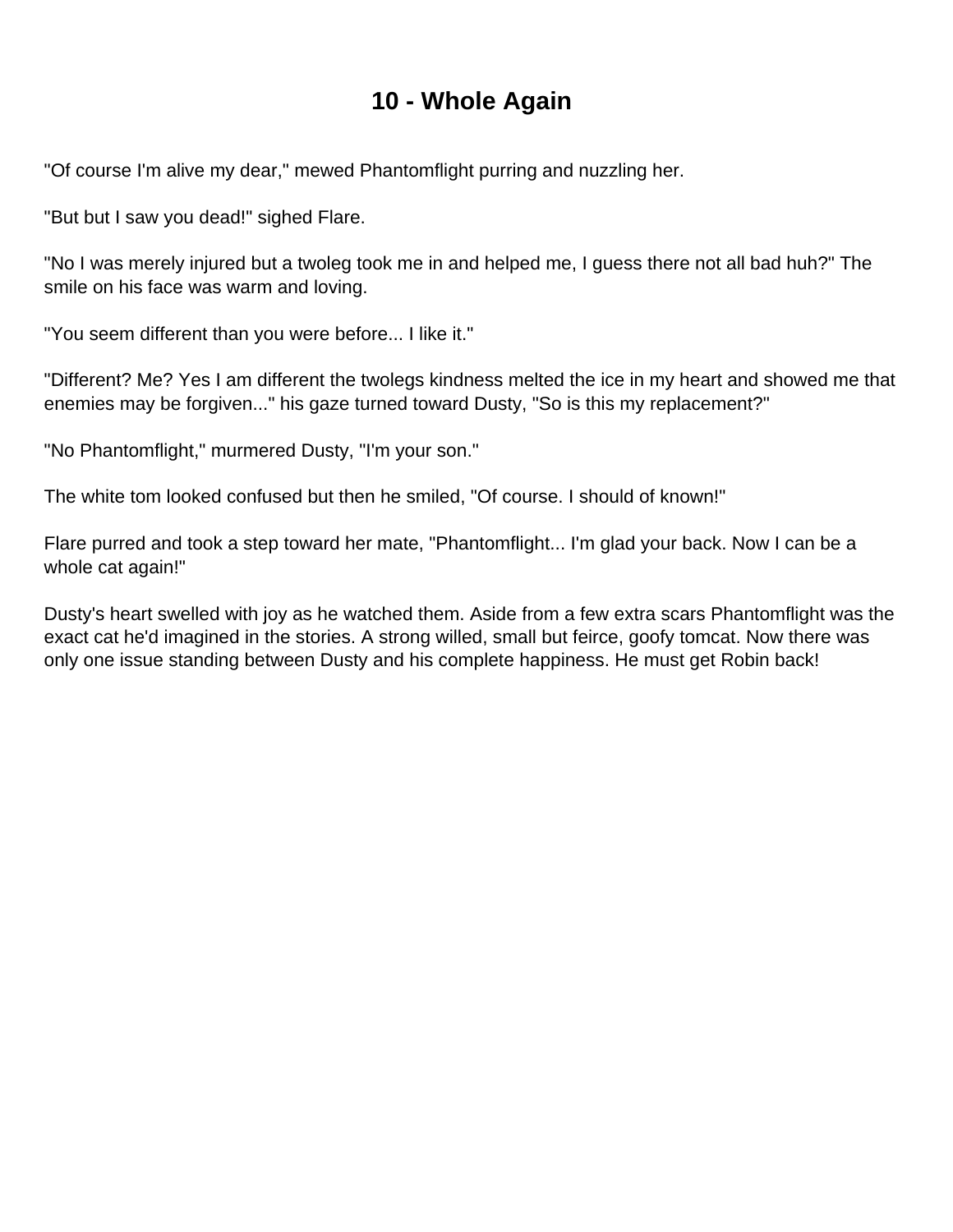### **11 - Bones Shatter**

<span id="page-12-0"></span>Dusty watched as all of his clanmates swarmed around Phantomflight except for himself and Frozenheart. Obviously she had no reason to be overjoyed (not that she ever was) because she didn't know this cat. Her tail was flicking impatiently but other than that he couldn't read any emotion in her gaze. He could only imagine the terrible things those cold eyes had seen...

Phantomflight took his place atop Flare's bonehill and began projecting voice above those of the others, "Cats of BloodClan! Its good to be home and I appreciate your welcome but now we must focus on the issues at hand. The largest of these issues goes by the name Firestar... we must make peace with ThunderClan!"

Gasps of astonishment rose from the cats in the barn. Dusty watched as Frozenheart dug her claws into the dirt raising her yowl to match Phantomflight's, "What?! How can you say that? Firestar is a tyranny that must fall! He threw me from my home and you from yours and don't you think for one moment I don't know where those scars came from!"

Phantomflight's fur bristled but then lay flat as he looked his challenger in the eyes, "What can Firestar do to us now that we haven't lived through?"

Frozenheart reply was harsh and sounded as though it had been rehearsed, "But tell me Phantomflight, wouldn't it be thrilling to sink your teeth into the neck of the only cat whose ever hurt you?"

Dusty turned his gaze behind him to where BloodClan's ex-leader Fira was standing. He found himself half hoping she would step in and settle this. Then as if she could read his thoughts Fira pushed her way among the crowd and stepped up beside Phantomflight on high rock.

Her mew was hoarse but her eyes had a firm gaze as she spoke, "Phantomflight may have had a shaky past with Firestar but their kin perhaps we should give this truce a chance..."

Suddenly the meeting was interupted as Robinstream burst into camp her eyes full of fear, "Dusty! Firestar's grandson Dustfang has taken mother captive!"

Phantomflight looked around the clearing frantically for Flare but she was nowhere to be seen, "Cats of BloodClan! I do not know this 'Dustfang' but whoever he is he will rue the day he even dared to take Flare!"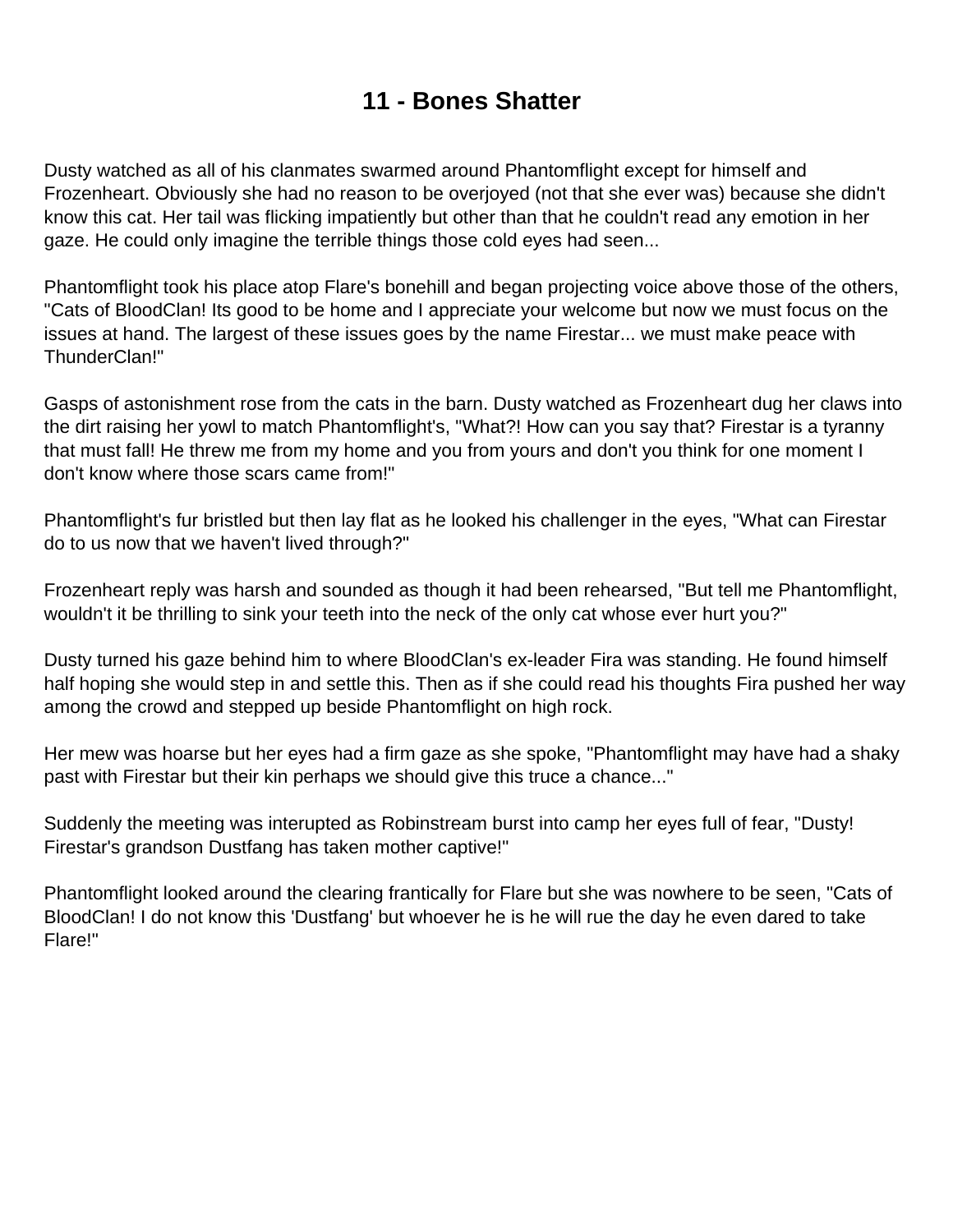## **12 - Shadows In The Night**

<span id="page-13-0"></span>Dusty crept along behind his father's patrol with Robinstream at his side. The other cats with them included Danger, Frozenheart, Volcali, Joel, Hail, an apprentice named Shetani, as well as a fairly young warrior named Rue. Their was frost on the ground but Dusty's pelt was hot with anxiety. Would this end up as a repeat of last time? Could there still be a chance for peace? What in Scourge's name was Dustfang thinking?!

Robinstream looked at her brother nervously, "You know Firestar had nothing to do with this... it was all Dustfang's idea!"

Dusty couldn't help but snarl as he spoke, "Oh yes I'm sure it was! A traitor like you is one to talk..."

His hiss was cut short as she stepped in his walking path and looked him straight in the eyes, "Is that what you think? That I'm a traitor? No... I simply found where I belong! Firestar isn't evil... he was just threatened by Phantomflight's falling in love with Flare!"

"So he kidnapped her?!"

"I told you already! It was Dustfang's idea!"

Suddenly their arguement was interupted as a patrol of cats filed out of the bushes. Phantomflight's pelt bristled as he hissed, "Russetfur!"

The gray she-cat's eyes gleamed in the moonlight. Her claws were clearly unsheathed as were her warriors', "Yes Phantomflight thats me... I'd heard you've come back from the dead. Dustfang tells the members of ShadowClan that BloodClan is now the only thing standing in the way of returning pure blood to the clans. We were told to give you two choices when we found you. Choice one: We can kill all of your clanmates right here and now as well as go to the barn and kill those cats. Or the alternative: You join Dustfang in his plan to fufill Tigerstar's wish... We will be TigerClan once again!"

Phantomflight looked at his paws then back up at Russetfur, "Fine... we'll join you..."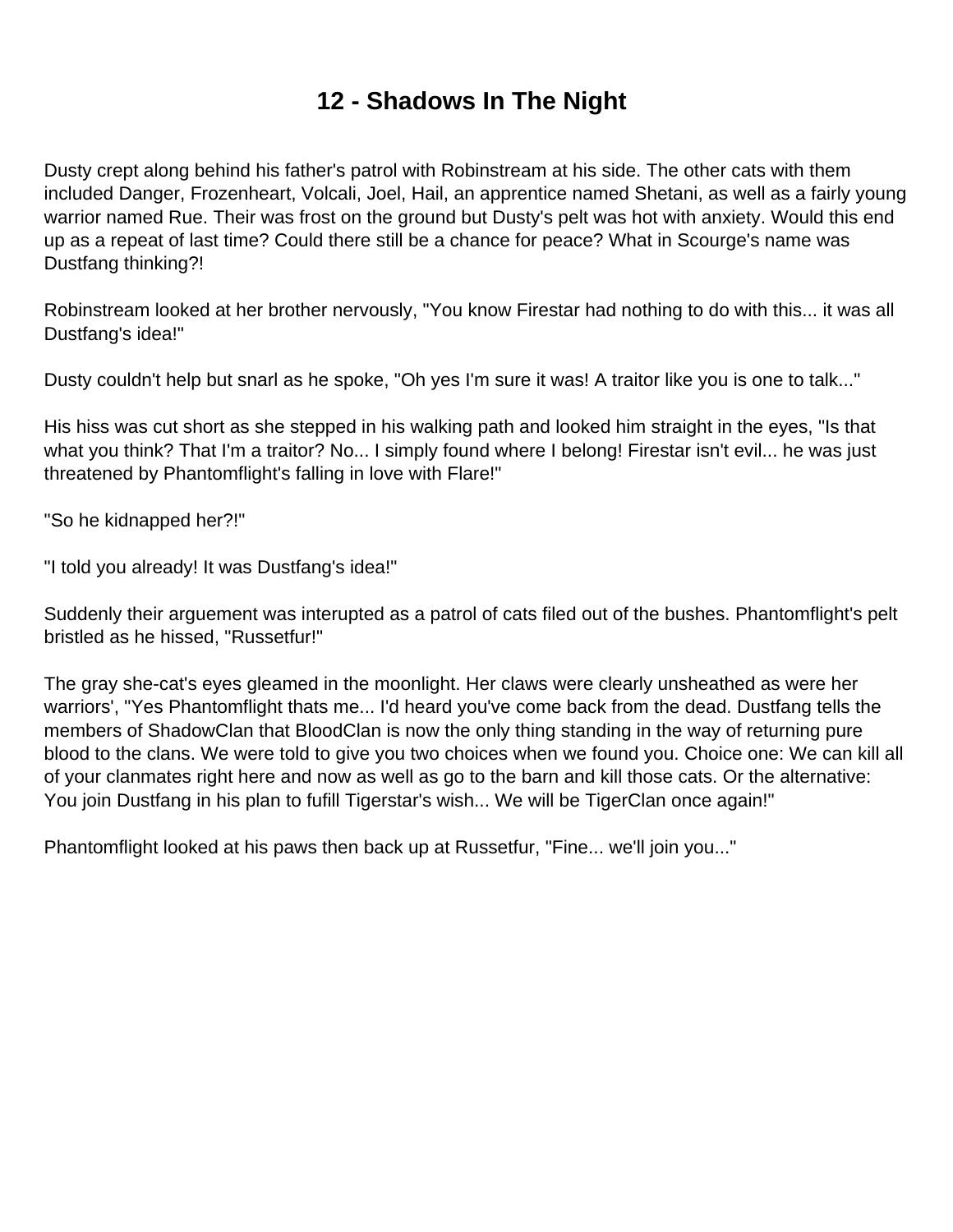## **13 - Don't Ever Underestimate!**

<span id="page-14-0"></span>Russetfur smiled with satisfaction as she looked at the BloodClan warriors who were all staring at Phantomflight in shock. Her tail flicked calmly "Come let me take you to Dustfang."

Suddenly Phantomflight's battle cry split the air as he lunged himself at Russetfur. His claws dug deep into her side as he sunk his teeth into her throat. when she hit the ground in terror and began gasping he watched with pleasure as her body began shaking violently. He licked the blood from his lips as he spoke, "I will always be a BloodClan cat and you and any other cat who tries to change that are seriously mistaken. Mark my words 'TigerClan' cats... Dustfang's rule will be short lived!"

Dusty looked at Russetfur's body with terror. He'd never seen a cat, especially not a clan deputy go down that easy... And Phantomflight was tiny! He truly was built for killing... Robinstream's expression was twice as shocked while Frozenheart glanced half-admiringly at the blood soaked white tom. She glanced coldly at Dusty before padding off after the other BloodClan cats.

As the BloodClan cats continued to follow the path that led to ThunderClan's camp they were greeted by a friendly looking brown tabby. Robin gasped, "Neonbeam!"

The tome smiled then looked down, "Firestar asked me to fetch all of you... he really needs your help! Especially you!" He said looking at Dusty.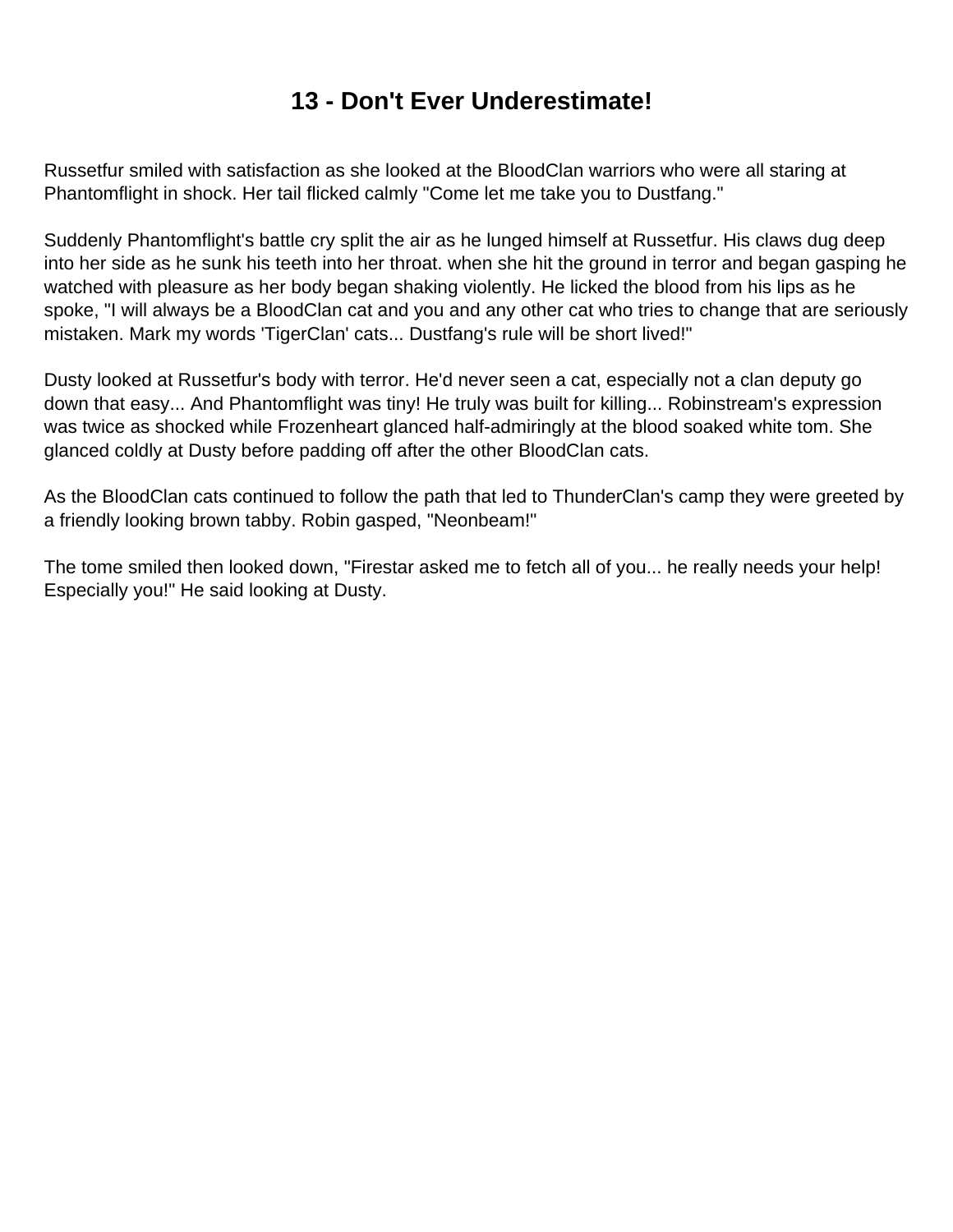## **14 - What Makes Me So Special?**

<span id="page-15-0"></span>Before they entered ThunderClan's camp Dusty was greeted by Jayfeather and Leafpool. The other BloodClan cats continued to follow Neonbeam while they left their companion with the two medicine cats. Dusty had already heard that Jayfeather was completely blind but he wasn't prepared for the blank stare that seemed to go straight through his body.

Leafpool looked Dusty in the eyes firmly and cut straight to the chase, "Jayfeather has received a vision of you from StarClan..."

Dusty sneered at the very mention of the supposed heavenly cats, "What do THEY want with ME?"

Jayfeather's fur bristled, "Well if you just shut your trap perhaps we could tell you!"

"Well get on with it then please, while I'm still young..."

"Very well then what the prophecy says was this, 'Tooth and claw, blood and bones, all shall be forever preserved in dust'. And being that this is obviously a good omen we knew it had nothing to do with Dustfang..." Jayfeather's meow was monotonous.

"Preserved in dust... does that mean that your future, no the future of all forest cats even BloodClan, lies in my paws?" Dusty asked.

Jayfeather nodded.

Dusty burst out laughing, "My you must have bees in your brain! Pfft I'm no hero! If anything I should be a villian! But I'm not because it would break poor Robinstream's heart..."

Speaking of his sister Dusty turned to see her, "Dusty... you've called me a traitor, you've humiliated me many a time but I will tell you this... This is your destiny so believe it!"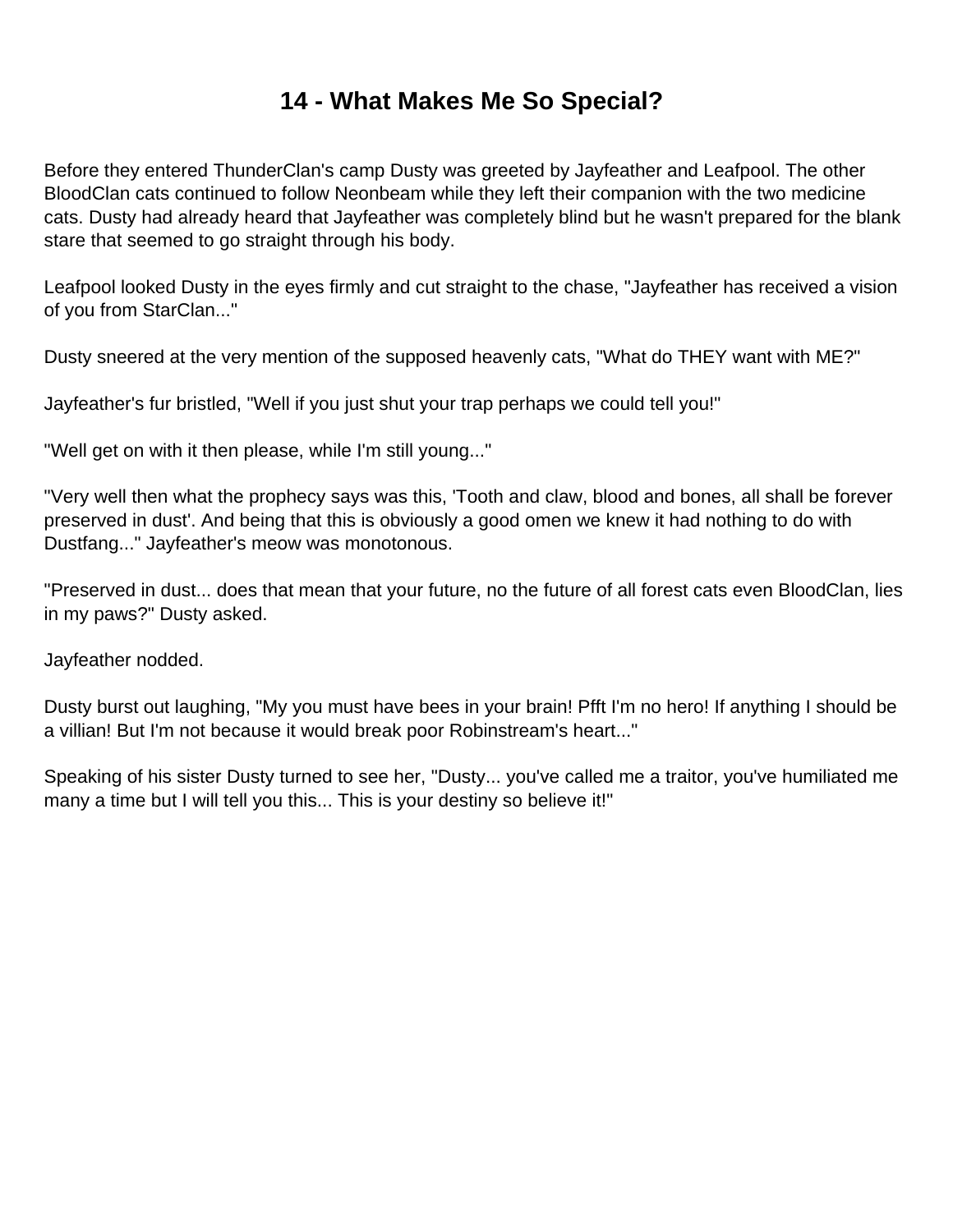# **15 - It Will Rain Blood**

<span id="page-16-0"></span>Phantomflight stalked through the all to familiar camp with anxiety. How fitting was it that he heard the distant cracking of thunder? As he approached Firestar he could feel his entire body shaking. There were murmers of unease throughtout the entire clearing from both sides.

Firestar gazed calmly down at the BloodClan cats. But that wasn't what bugged Phantomflight. He could feel Cinderbrush's gaze searing his pelt. Was she still upset that Flare was his mate? Some she-cats just never give up.

"Greetings cats of BloodClan, I am glad we've finally agreed that a truce is necessary... I only wish that I could say this at a happier time... As you all know Dustfang has decided to resurect Tigerstar's plan to join all of the clans into one. Only this time I ask BloodClan to help the forest cats who stand for truth!" Firestar's words seemed well rehearsed.

Phantomflight's ears buzzed. He wasn't angry anymore but he couldn't understand why if ThunderClan stood for truth the warriors still didn't know how he had truly gotten his scar, "Well Firestar being that Flare is not here I will speak on behalf of BloodClan. We will join you but mark my words it is only because I want Flare back..."

"Very well then, TigerClan had best beware because a storm's approaching!"

"Oh yes," chimed Phantomflight, "It will rain blood!"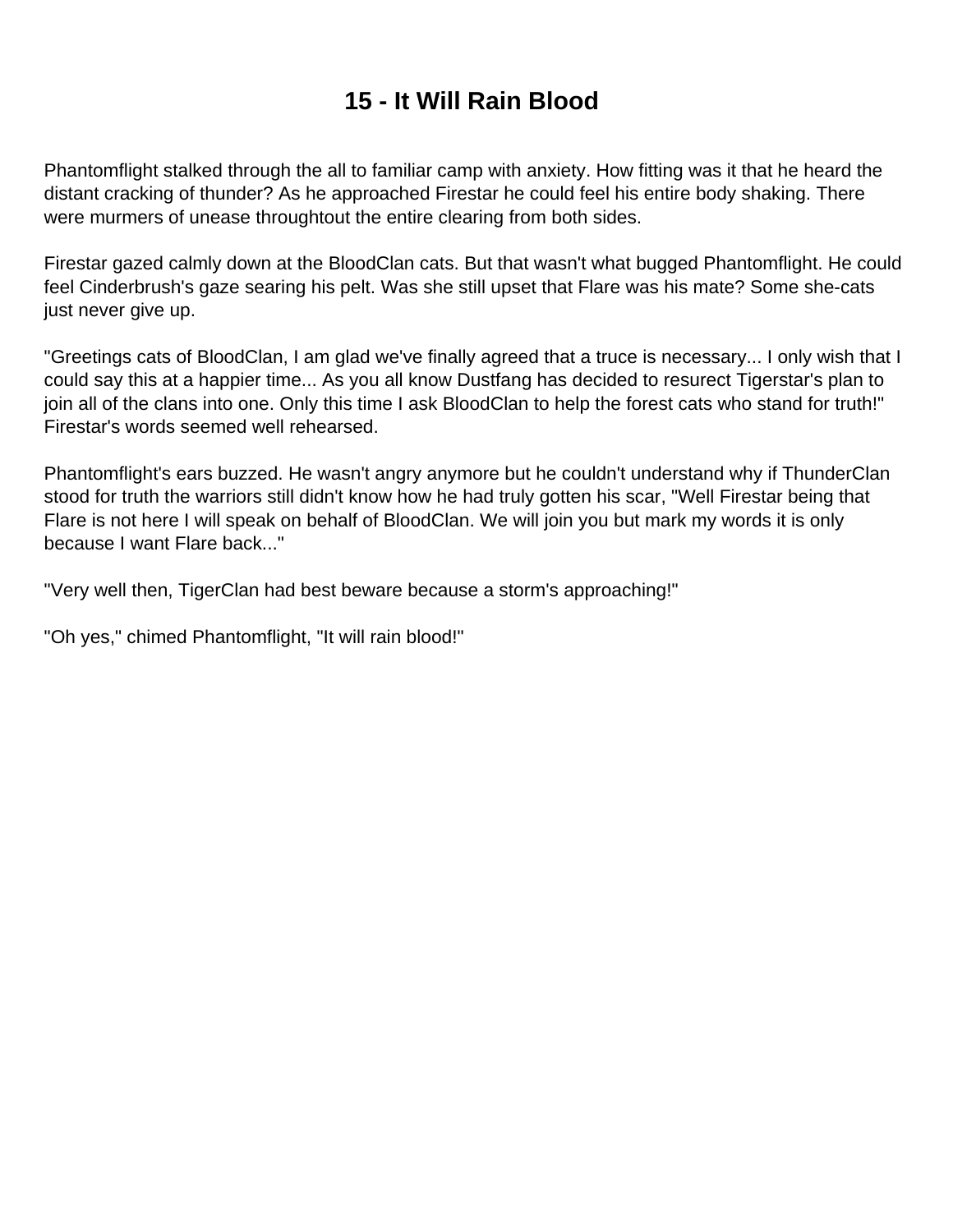## **16 - Honor?**

<span id="page-17-0"></span>Flare flicked her tail angrily as Dustfang circled her. His scarred ears and crooked smile somewhat reminded her of Phantomflight only darker. This cat had no soul, his eyes were blank and emotionless.

"So this is the great leader of BloodClan? Hah I've seen scarier mice!" spat Dustfang flicking her nose with his tail. The other TigerClan warriors cheered him on.

Flare unsheathed her claws which by BloodClan tradition had been reinforced with dog teeth. Her icy blue eyes flashed angrily as she hissed, "Don't mess with me Dustpelt! I've killed things bigger than you!"

"Ooh touchy aren't we? Very well then at least do me the courtesy of telling me how your mate came back from the dead?"

"Imbecile! He never was dead! We only thought he was... but now I see that he was given back to BloodClan because we still need him..."

"... 'given'? I thought you didn't believe in StarClan!"

"No but I do beleive that my father, Scourge, would never abandon his clan even in death, at least not until the forest was rid of every last one of Tigerstar's demented kin such as yourself..."

"Demented? I'm sorry my dear Bloody but I am a cat of honor! You on the other hand are the demented one," his words were harsh and ruffled Flare's fur.

"'Honor'? Is that right? Then tell me why a cat of your potential need kidnap another clans leader?"

Then from the back row one cat's voice rose above the rest, it was Tawneypelt's daughter Dawngem, "Because Phantomflight is the true leader of your clan! Dustfang is a coward and would never directly attack your mate so he took you so as to leave Phantomflight defenseless. But I along with Flamewhisper and Tigerstreak will stand at BloodClan's side! We will help you..."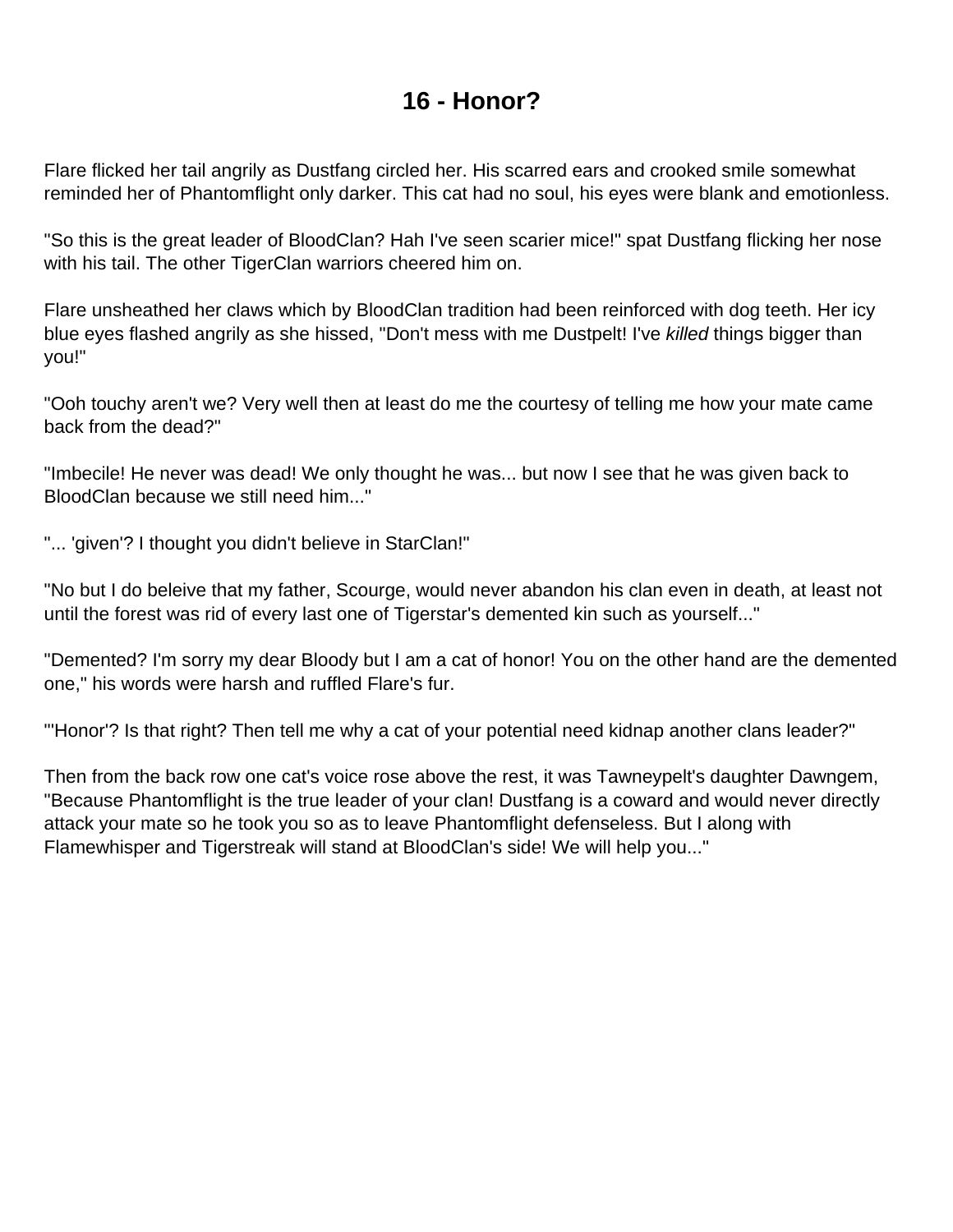## **17 - Welcome To My Life**

<span id="page-18-0"></span>"How dare you defy me?" growled Dustfang, "I am the only cat capable of running all four, no five, clans."

"You'd never rule BloodClan," retorted Flare her fur standing on end.

"Please Dustfang, tell Flare why your doing this..." mewed a ShadowClan cat named Cherryblossom.

"Fine," he sighed, "If you must know... I'm doing this to prove that I can be better than my goody-goody brother. All my life I've been in his shadow listening to 'Oh but why can't you be like Neonbeam' or 'Neonbeam is so cool, I wanna be just like him'. You have no idea what my life was like trying to prove myself. ThunderClan seems to have lost sight of whats really important, treating all cats as equals. Sometimes I just wanted to scream until my lungs gave out..."

Flare looked at the cat that she'd just as soulless now in a different light, he wasn't evil, he was just like Phantomflight. In fact she knew now that there must be some way to prevent the tradgedy that was fast approaching.

"My brother never understood me. He just thought I was the 'not-so-fun twin'. He never knew the torments I went through on a daily basis. And also my other siblings didn't exactly stick up for me... well Jayfeather seemed to understand me but not Lionblaze or Hollyleaf. I, I'm lost..."

Flare watched in shock as the strong willed tomcat suddenly allowed himself to fall to the ground as if his legs had given out. Cherryblossom ran over to his aid with the help of some warriors named Brushfire and Ferretfur. Somehow she knew that something would happen soon...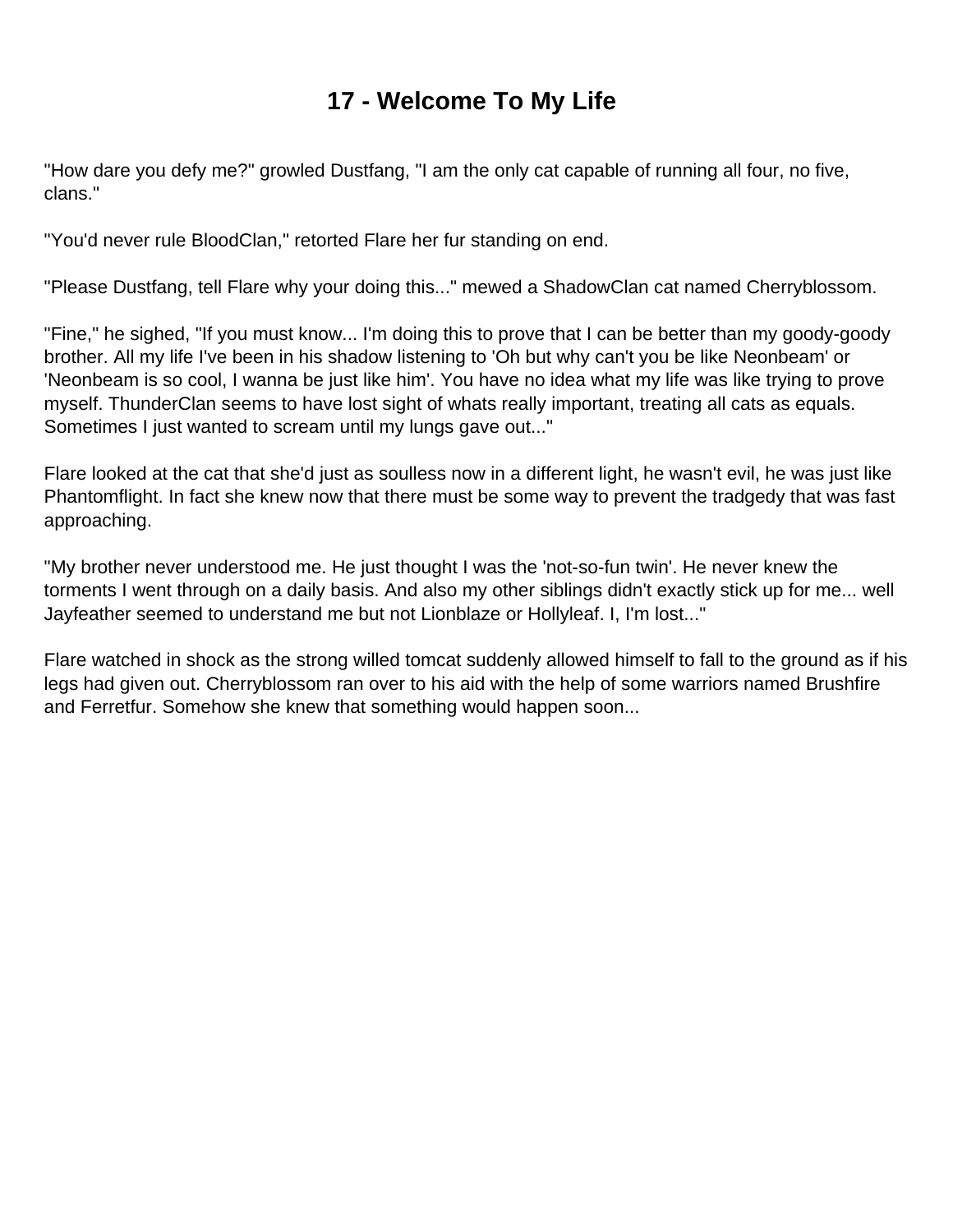## **18 - Conflict**

<span id="page-19-0"></span>After consulting Firestar, Phantomflight and his warriors headed back to barn along with the ThunderClan cats: Robinstream, Foxwhisper, Neonbeam, Cloudtail, Sandstorm, Brambleclaw, and despite his protest Cinderbrush.

The BloodClan cats that were to be coming were: Dusty, Danger, Volcali, Joel, Bandit, Hail, Scarlet, Claw, Fang, and a young warrior in training named Paisley.

"Are you sure this patrol will be large enough to take on TigerClan?" asked Sandstorm with concern.

"Of course. One of our warriors can fight as well as ten of yours," sneered Dusty his tail flicking. Danger pressed against his side cautiously.

Phantomflight turned and slashed Dusty across the flank with his claws unsheathed, "Shut up you mousebrain! Can't you see we're having enough problems without you causing an uproar among our allies and us?"

Dusty hissed at his father before padding ahead of the group. He tripped Foxwhisper on his way past. The cinnamon colored tom spat angrily but just looked at Robinstream and walked ahead.

"You know he's just like you..." this statement caused Phantomflight to jump, he turned around to see Scarlet looking at him with a grin, "Only concerned about getting revenge. Not seeing the true cat that lies beneath the blood... You've changed, perhaps you should help your son do that as well."

Phantomflight nodded, Scarlet was right... Dusty was blinded by the desire to get back at ThunderClan. Maybe it was a mistake to bring him along on this trip. But the prophecy said "Dust"...